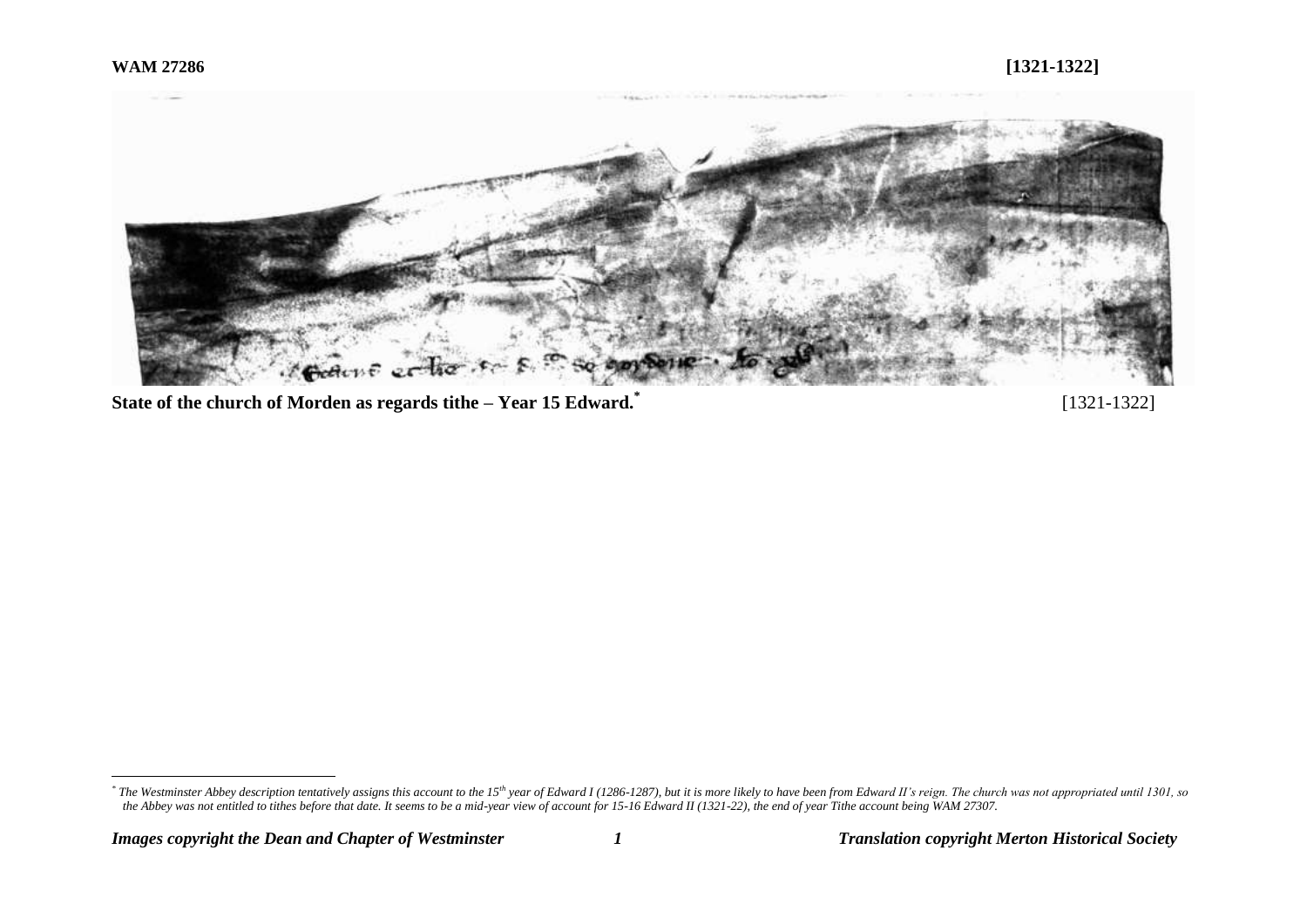

| Wheat                          | Threshed at the same place 5 quarters wheat and 5 bushels curall.                                          | Sum 5 quarters 5 bushels. |
|--------------------------------|------------------------------------------------------------------------------------------------------------|---------------------------|
|                                | Of which delivered to the keeper of the granary at Westminster 5 quarters wheat. In sale 5 bushels curall. | And none remains.         |
| <b>Mixstillio</b> <sup>†</sup> | There are for threshing 2 quarters mixstillio. by estimation And he is ordered to sell.                    | And none remains.         |
| <b>Barley</b>                  | Threshed at the same place 4 quarters barley. And delivered to the keeper of the granary at Westminster.   | And none remains.         |
| <b>Beans</b>                   | Threshed at the same place 9 quarters 7 bushels beans. And he is ordered to sell.                          | And none remains.         |
| <b>Peas</b>                    | Threshed at the same place 1 quarter 1 bushel peas. And he is ordered to sell.                             | And none remains.         |
| <b>Vetches</b>                 | There are for threshing $1\frac{1}{2}$ quarters vetches. And he is ordered to sell.                        | And none remains.         |
| Oats                           | Threshed at the same place 20 quarters oats. And delivered to the keeper of the granary at Westminster.    | And none remains.         |

*<sup>†</sup> The end of year account (WAM 27307) does not have a mixstillio entry, but does have 2 quarters of curall wheat not mentioned in this account.*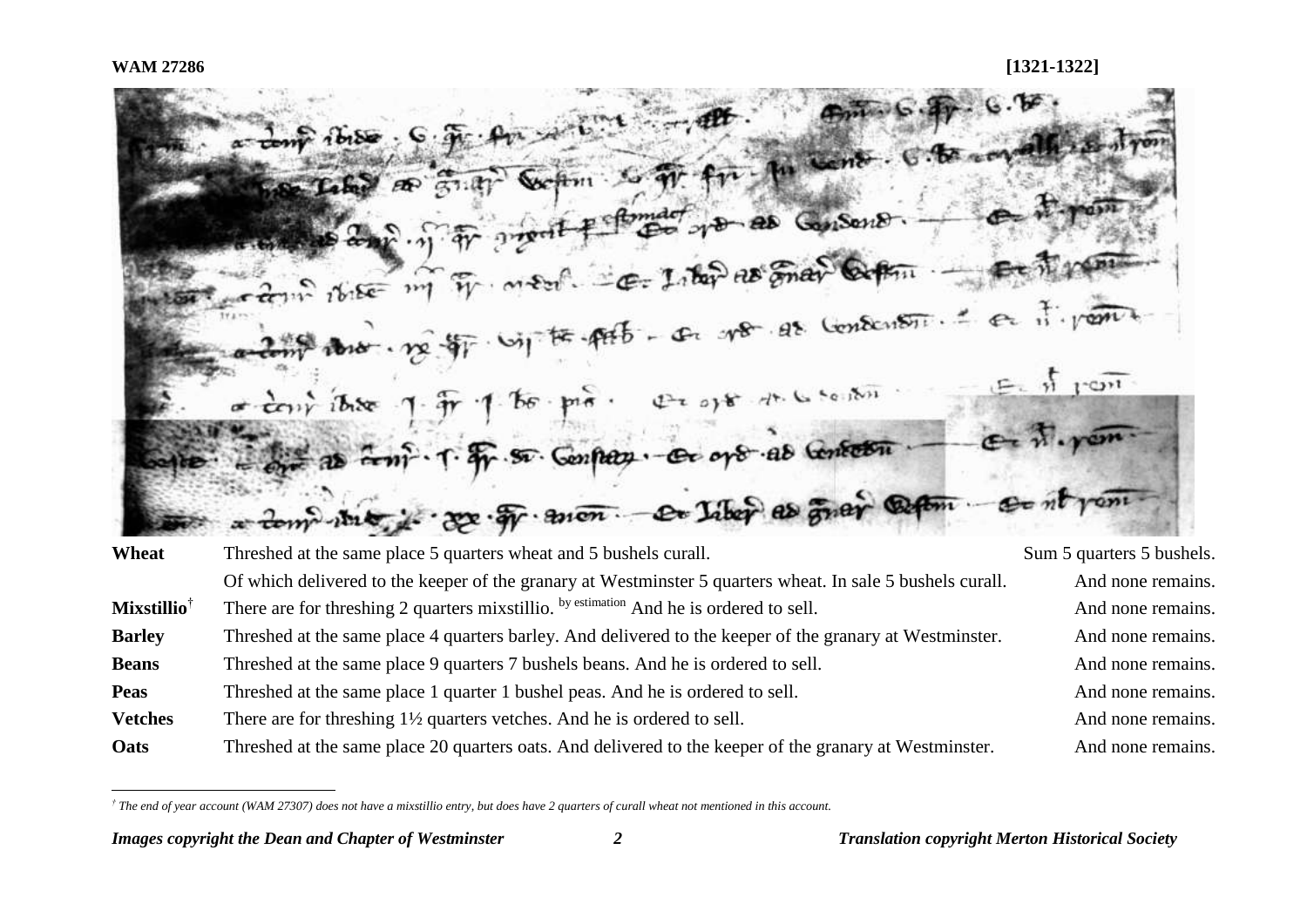$1 - 2$ a circ. it se Lonano so. G. Be. oralli fir. mi. d. n. s. c de n. T. and  $-2\pi\pi$   $-6$   $-6\pi$   $-6\pi$   $-6\pi$   $-6\pi$   $-6\pi$   $-6\pi$   $-12\pi$   $-6\pi$   $-8\pi$   $-6\pi$   $-6\pi$   $-6\pi$ <br> $-6\pi$   $-6\pi$   $-6\pi$   $-7\pi$   $-6\pi$   $-6\pi$   $-6\pi$   $-6\pi$   $-6\pi$   $-6\pi$   $-6\pi$   $-6\pi$ G.S. f. ayant + patt t. q. coon p com?  $R_{m}$  percept,  $m_1$ .  $R$ ,  $m_2$ ,  $S$ ,  $q$ .  $\theta$ . oupen somos : 20. 8. pepmi. p. cupen Anompin. 201. 8. Om expert . T. S. A or rem as lenanting

**Cash receipts** There is at the same place levied from 5 bushels curall wheat 4s 2d. And for 2 quarters mixstillio 13s 4d.

And for 9 quarters 7 bushels beans 65s 10d, price of a quarter 6s 8d.

And for 1 quarter 1 bushel peas and 1½ quarters vetches 15s 9d, price of a quarter 6s.

For straw and chaff nothing because all for the thresher. Sum of receipts £4 19s 1d.

Of which In building costs 10s by estimation.<sup> $\ddagger$ </sup> In harvest costs 40s.

Sum of expenses 50s. And so there remains to levy 49s 1d.

*[the rest of the recto is blank]*

 $\overline{a}$ 

*<sup>‡</sup> No building costs appear in the end of year account in WAM 27307.*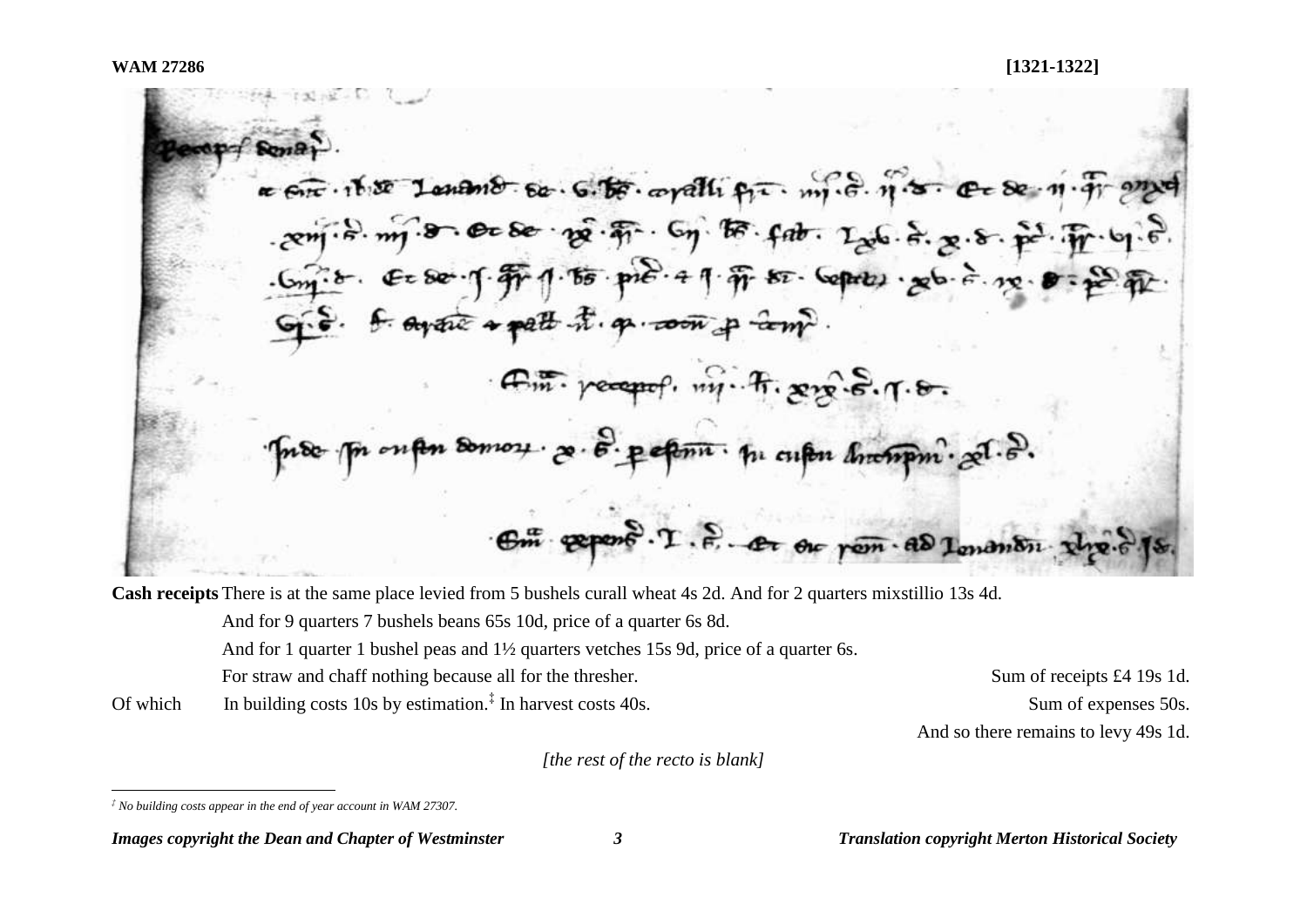## **WAM 27286 [1321-1322]**



### *[DORSE]* **Morden§**

 $A$ an allı moon as Liber न्दि Fr

# **Wheat** Threshed at the same place of wheat 23 quarters 4 bushels wheat and curall. And there are for threshing by estimation 1½ quarters wheat. And of <sup>1 quarter</sup>  $3\frac{1}{2}$  bushels. <sup>of purchase</sup> Sum 26 quarters  $3\frac{1}{2}$  bushels.

Of which in sowing 20 quarters 7 bushels. In customary payment to the sower, livery of *serviens* and household servants and expenses of harvest 5 quarters 4<sup>1/2</sup> bushels.<sup>\*\*</sup> and in the set of the set of the set of the remains. And none remains.

**Mixstillio** Threshed at the same place 2½ quarters mixstillio. And there are for threshing 2 quarters. Sum 4½ quarters. Of which in sowing 4 bushels. In maslin for servants' livery 3 quarters 3 bushels. In sale 5 bushels. And none remains.

 ${}^{\$}$  This is a manorial account, not a Rectory account. No date is given, but it appears to be the mid-year view of account for 1321-1322, the same as the Tithe account on the recto. The end of year manorial account is *WAM 27306.*

*<sup>\*\*</sup> This was the amount of wheat normally allocated to sower and serviens. The household servants' allocation, of curall, was normally in addition to this amount.*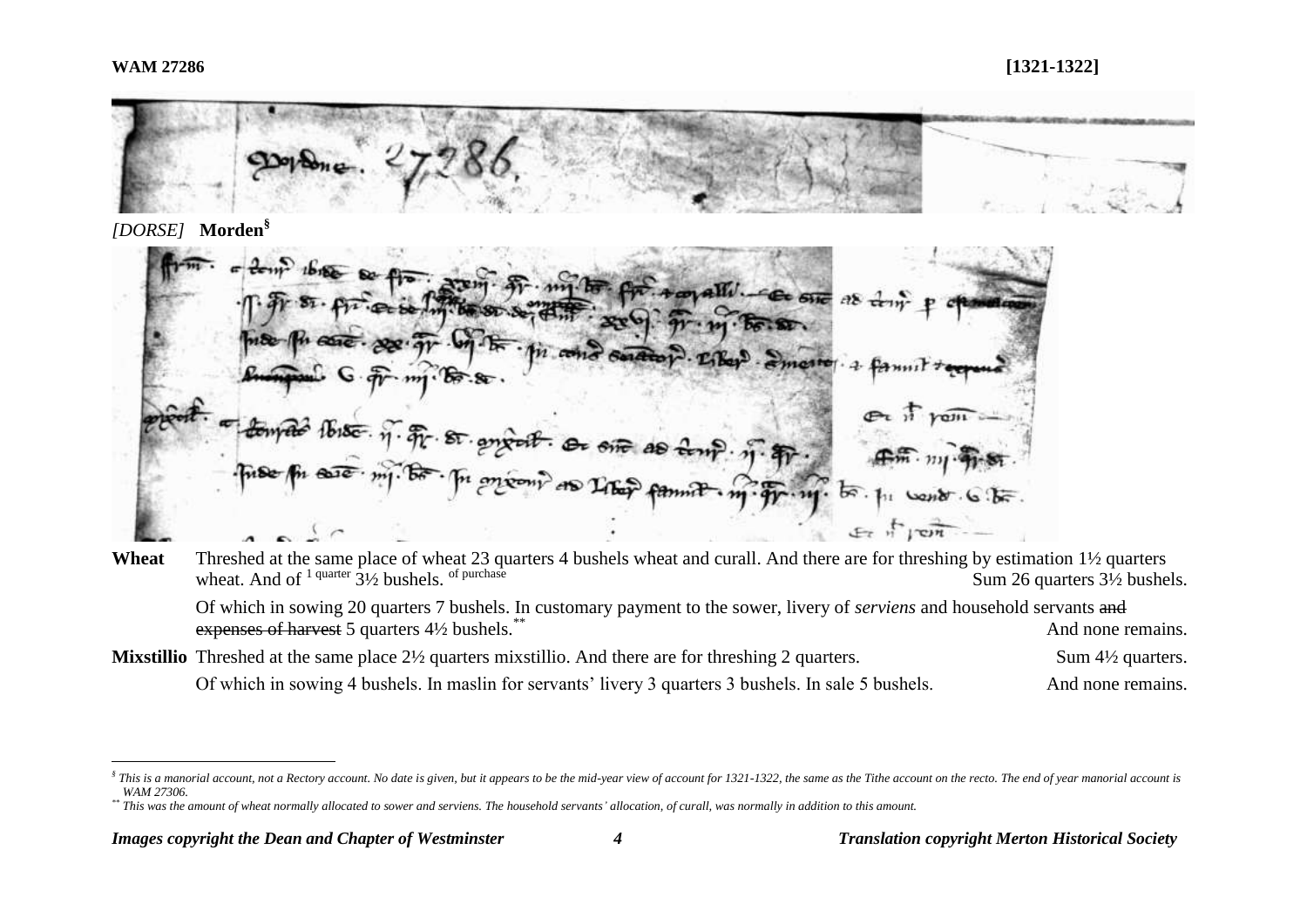

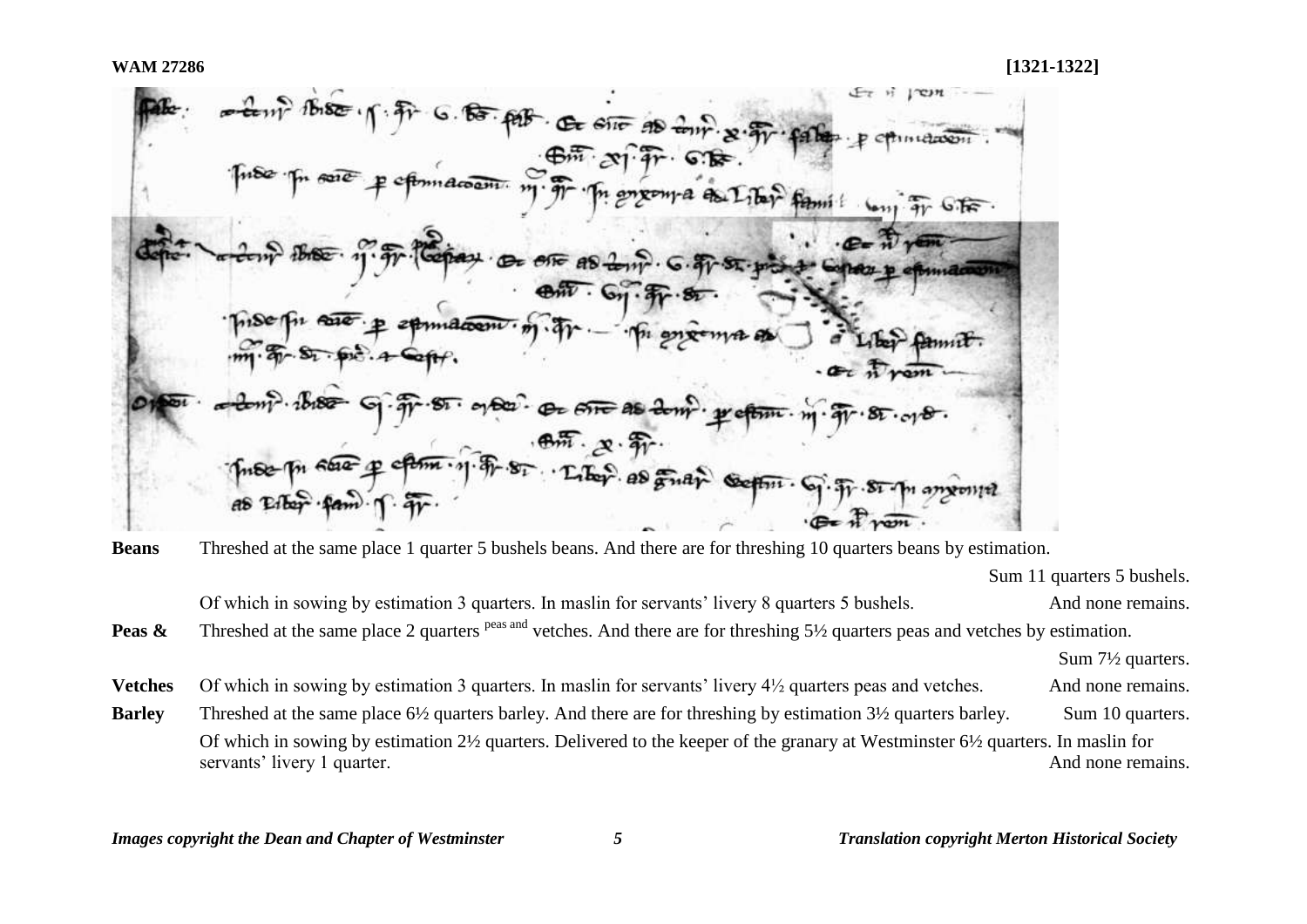

**Oats** Threshed at the same place 12 quarters oats. And there are for threshing by estimation 45 quarters. Sum 57 quarters. Of which in sowing by estimation 31 quarters. In meal for servants, fodder for horses and draught horses and fodder for oxen 24<sup>231/2</sup> quarters. In fodder for horses of the bailiff and William Bissop with gifts for their coming 2½ quarters. And none remains.

 $\mathbf{A}$ De coven motend. p.  $-\frac{5}{2}$ 

### **Issue of the mill and servants' livery**

He answers 12 quarters corn for issue of the mill, 3 quarters 3 bushels mixstillio, 8 quarters 5 bushels beans, 4½ quarters peas and vetches, and 1 quarter barley received above. Sum 29<sup>1/2</sup> quarters. Of which in livery of 1 carter and 4 ploughmen, 1 dairy worker for the year 29 quarters  $4\frac{1}{2}$  bushels.<sup>††</sup> And none remains.

 $\overline{a}$ *†† This is ½ bushel more than he answered for.*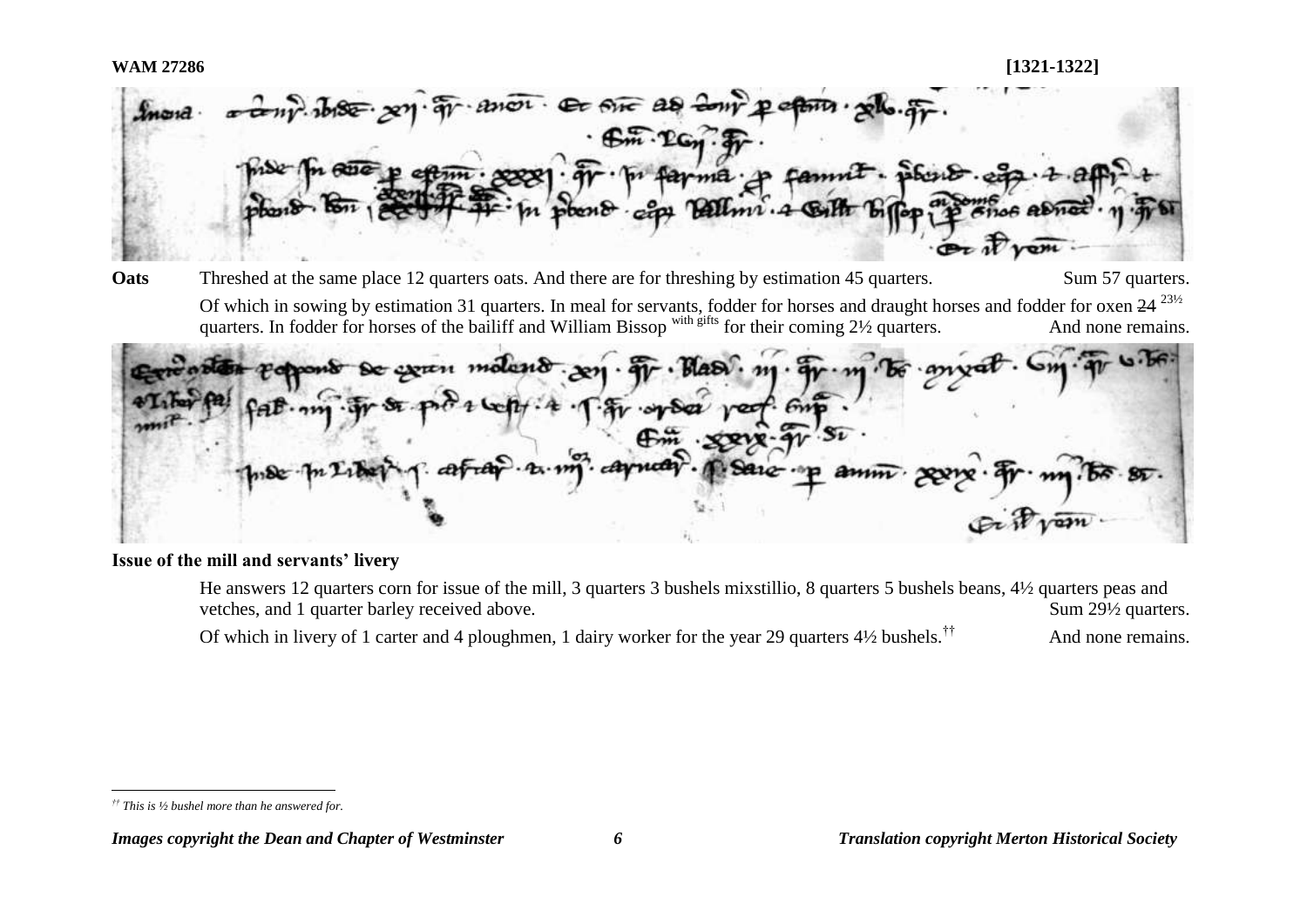Denard in some is the Lonard Served . my fl.,  $f:$  aff  $f \circ \text{var}(x)$ .  $\circ \neg f \circ g \circ \circ \neg f$ .  $\frac{1}{2}$  $conv6$   $vec$ Cash There is at the same place levied for rent £4 3s 2<sup>1</sup>/<sub>2</sub>d.<sup>‡‡</sup>

For the issues of the manor pasture sold  $\frac{14}{5}$ <sup>6s 8d</sup> For 5 bushels mixstillio sold 4s 2d. For 1 draught horse sold 6s 10d. For labour services sold 3s. For profits of Court 30s by estimation.

Sum total of receipts £6 13s 10½d.

<sup>&</sup>lt;sup>2111</sup> The rents for 1320-21 (SAL 6/7) total £4 3s 21/2d, as here. The end of year account for 1321-22 (WAM 27306) shows the rents to have risen to £4 3s 51/2d, due to new increments of rents amounting to 3d. Thus the *evidence from rents confirms the date of this mid-year account to be 1321-22 (14-15 Ed II), the year of the Tithe account on the recto.*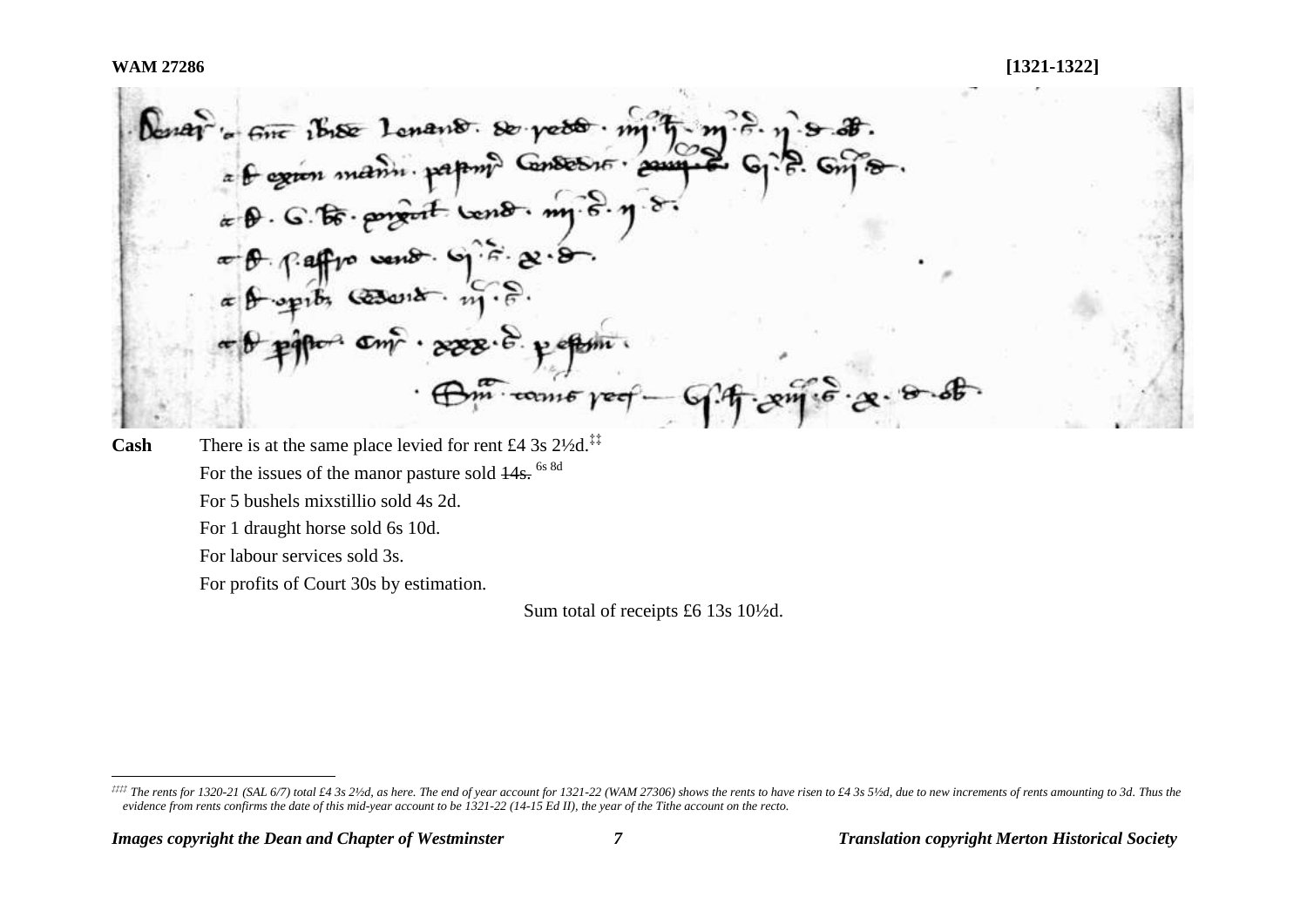n æær solment a adecomme  $[$ prentification and center  $\mathcal{E}$  on  $\mathcal{E}$ . For ones caraceaes · solid S. Com 8. The one model is a process of the control of the control of the state of the state of the control of the state of the control of the control of the control of the control of the control of the control of the control of the Supposer. 2m . 8. m . 8. p oftim Om opposite and frem. B. G. o. 5-9-

**Expenses** Of which in rent paid and acquittances 6s 6¼d. In costs of ploughs 15s 7d. In costs of carts 18s 8d. In building costs  $3s$  6d. <sup>5s</sup> In costs of the mill 2s. In petty expenses 9s. In <sup>1 quarter</sup> 3½ bushels wheat bought 11s 6d. In 2 oxen bought 30s. In 2 mares bought 20s. <sup>4d</sup> In hoeing and mowing corn and meadow 5s 4d. In harvest costs 52s. In threshing corn by estimation18s. In stipends of the *serviens* and household servants 45s 4d.<sup>§§</sup> In expenses of bailiff and visitors 13s 4d by estimation.

Sum of expenses £12 12s 7¼d. And so the deficit is deducted from the profits of the manor 118s 8 $\frac{3}{4}$ d.

*<sup>§§</sup> ie serviens, 1 carter, 4 ploughmen, 1 dairy worker, 1 reap-reeve and 1 stacker – cf WAM 27306*